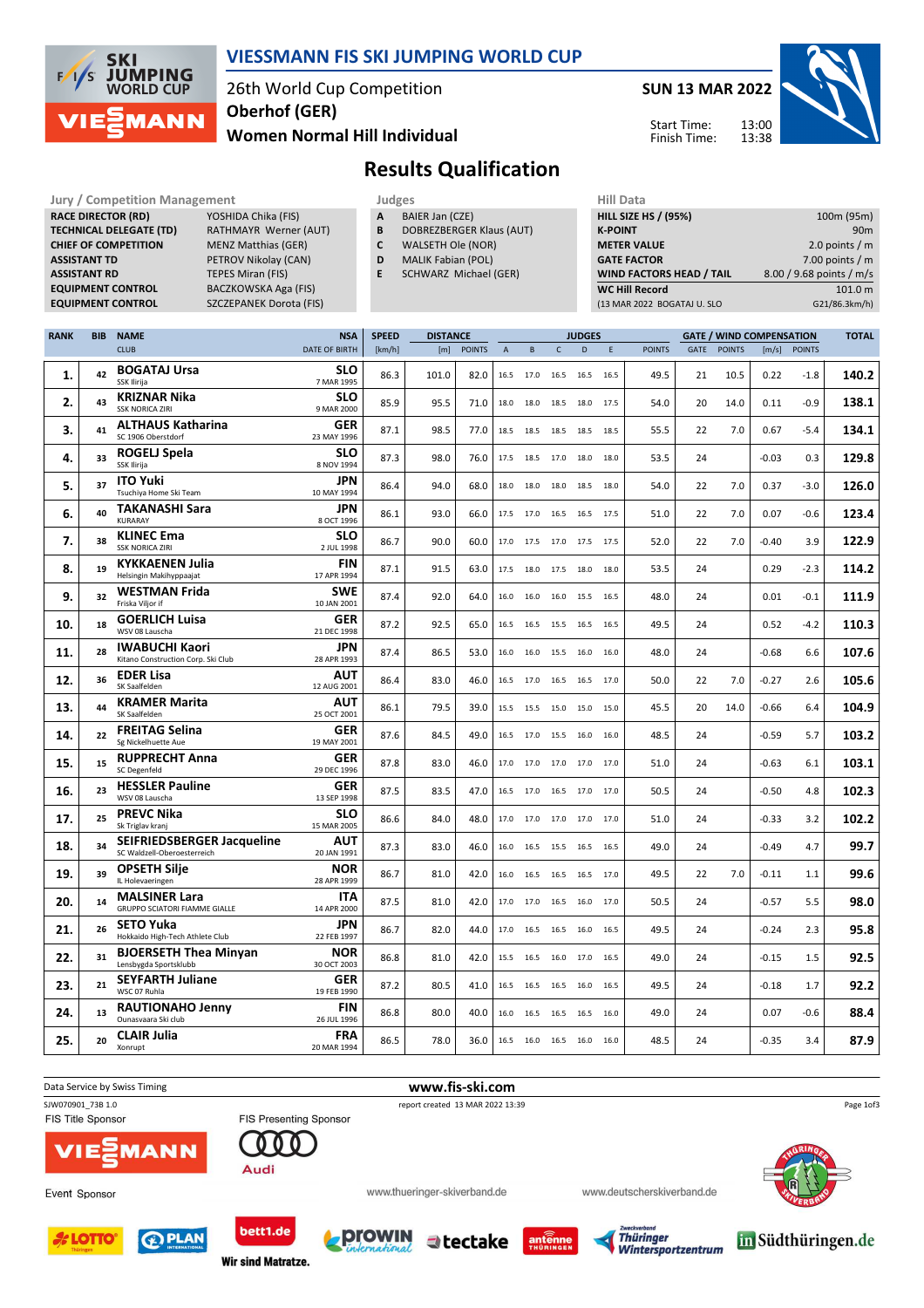

### VIESSMANN FIS SKI JUMPING WORLD CUP

26th World Cup Competition Women Normal Hill Individual Oberhof (GER)

SUN 13 MAR 2022



13:00 13:38 Start Time: Finish Time:

# Results Qualification

| <b>RANK</b> | <b>BIB</b>              | <b>NAME</b>                                                     | <b>NSA</b>                | <b>SPEED</b> | <b>DISTANCE</b> |               |                | <b>JUDGES</b> |              |                          |   | <b>GATE / WIND COMPENSATION</b> |             |               |         | <b>TOTAL</b>   |      |
|-------------|-------------------------|-----------------------------------------------------------------|---------------------------|--------------|-----------------|---------------|----------------|---------------|--------------|--------------------------|---|---------------------------------|-------------|---------------|---------|----------------|------|
|             |                         | <b>CLUB</b>                                                     | <b>DATE OF BIRTH</b>      | [km/h]       | [m]             | <b>POINTS</b> | $\overline{A}$ | B             | $\mathsf{C}$ | D                        | F | <b>POINTS</b>                   | <b>GATE</b> | <b>POINTS</b> |         | $[m/s]$ POINTS |      |
| 26.         | 16                      | <b>LOUTITT Alexandria</b><br>Altius Nordic Ski Club             | <b>CAN</b><br>7 JAN 2004  | 86.8         | 79.5            | 39.0          | 16.0           | 16.0          | 16.0         | 16.0 16.5                |   | 48.0                            | 24          |               | 0.19    | $-1.5$         | 85.5 |
| 27.         | 30                      | <b>STROEM Anna Odine</b><br>Alta If                             | <b>NOR</b><br>17 APR 1998 | 88.1         | 74.5            | 29.0          |                | 15.0 16.0     |              | 15.0 15.5 15.5           |   | 46.0                            | 24          |               | $-1.00$ | 9.7            | 84.7 |
| 28.         | 10                      | <b>MUEHLBACHER Julia</b><br><b>ASVOE SC Hoehenart</b>           | <b>AUT</b><br>2 AUG 2004  | 86.8         | 73.5            | 27.0          |                | 16.0 16.0     | 16.0         | 16.0 16.0                |   | 48.0                            | 24          |               | $-0.89$ | 8.6            | 83.6 |
| 29.         | $\mathbf{1}$            | <b>MIDTSUNDSTAD Nora</b><br>Vaaler If                           | <b>NOR</b><br>10 JUL 2003 | 87.1         | 76.5            | 33.0          |                | 16.0 16.0     |              | 15.5 15.5 16.0           |   | 47.5                            | 24          |               | $-0.30$ | 2.9            | 83.4 |
| 30.         | 24                      | <b>STRATE Abigail</b><br>Altius Nordic club                     | <b>CAN</b><br>22 FEB 2001 | 87.1         | 75.5            | 31.0          |                | 16.0 16.0     |              | 15.5 15.5 16.0           |   | 47.5                            | 24          |               | $-0.36$ | 3.5            | 82.0 |
| 30.         | $\mathbf{R}$            | <b>ARNET Sina</b><br>Einsiedeln                                 | <b>SUI</b><br>28 JUL 2005 | 87.4         | 77.5            | 35.0          | 16.0           | 16.0          | 16.0         | 16.0 16.5                |   | 48.0                            | 24          |               | 0.13    | $-1.0$         | 82.0 |
| 32.         | 29                      | <b>KREUZER Chiara</b><br>SV Schwarzach-Salzburg                 | <b>AUT</b><br>18 JUL 1997 | 87.1         | 78.0            | 36.0          | 15.5 15.0      |               |              | 15.0 15.0 16.5           |   | 45.5                            | 24          |               | 0.01    | $-0.1$         | 81.4 |
| 33.         | 35                      | <b>PAGNIER Josephine</b><br>RISOUX CLUB CHAUX NEUVE             | <b>FRA</b><br>4 JUN 2002  | 86.5         | 69.0            | 18.0          |                | 15.5 14.5     |              | 14.5 14.5 15.5           |   | 44.5                            | 22          | 7.0           | $-1.07$ | 10.4           | 79.9 |
| 34.         | $\overline{ }$          | <b>MOHARITSCH Vanessa</b><br>Sc Hoehenhart                      | <b>AUT</b><br>16 OCT 2002 | 87.4         | 76.0            | 32.0          |                | 16.0 16.0     |              | 15.5 15.5 16.0           |   | 47.5                            | 24          |               | 0.11    | $-0.9$         | 78.6 |
| 35.         | 27                      | <b>BRECL Jerneja</b><br><b>SSK Mislinia</b>                     | <b>SLO</b><br>9 AUG 2001  | 86.8         | 69.0            | 18.0          |                | 15.0 15.5     |              | 15.0 15.5 15.5           |   | 46.0                            | 24          |               | $-1.01$ | 9.8            | 73.8 |
| 36.         | 12 <sup>1</sup>         | <b>IWASA Haruka</b><br>Obayashigumi Ski Team                    | <b>JPN</b><br>12 APR 1996 | 87.1         | 66.5            | 13.0          |                | 15.5 15.5     |              | 15.5 15.0 15.5           |   | 46.5                            | 24          |               | $-0.76$ | 7.4            | 66.9 |
| 37.         | 5                       | <b>TWARDOSZ Anna</b><br><b>AZS AWF Katowice</b>                 | POL<br>12 APR 2001        | 86.5         | 70.0            | 20.0          | 16.0           | 16.0          |              | 15.5 15.5 16.0           |   | 47.5                            | 24          |               | 0.23    | $-1.8$         | 65.7 |
| 38.         | 6                       | <b>AMBROSI Martina</b><br>U.S. DOLOMITICA A.S.D.                | <b>ITA</b><br>7 APR 2001  | 85.9         | 69.0            | 18.0          | 15.5           | 15.5          | 15.5         | 15.5 15.5                |   | 46.5                            | 24          |               | $-0.11$ | 1.1            | 65.6 |
| 39.         | $\Delta$                | <b>MESIKOVA Tamara</b><br>Sportovy Lyziarsky klub selce         | <b>SVK</b><br>16 JUL 2006 | 87.1         | 65.0            | 10.0          |                | 14.5 15.0     |              | 15.0 15.0 15.0           |   | 45.0                            | 24          |               | $-0.35$ | 3.4            | 58.4 |
| 40.         | $\mathbf{q}$            | <b>MALSINER Jessica</b><br><b>GRUPPO SCIATORI FIAMME GIALLE</b> | <b>ITA</b><br>23 SEP 2002 | 86.9         | 59.0            | $-2.0$        |                |               |              | 14.5 14.5 14.5 14.5 14.5 |   | 43.5                            | 24          |               | $-1.28$ | 12.4           | 53.9 |
|             | <b>Not Qualified</b>    |                                                                 |                           |              |                 |               |                |               |              |                          |   |                                 |             |               |         |                |      |
| 41.         | 17                      | <b>INDRACKOVA Karolina</b><br>JKL Desna-DUKLA                   | <b>CZE</b><br>26 AUG 1997 | 85.6         | 60.0            | 0.0           |                | 15.5 15.5     |              | 15.0 14.5 14.5           |   | 45.0                            | 24          |               | $-0.59$ | 5.7            | 50.7 |
| 42.         | $\overline{\mathbf{3}}$ | <b>PYLYPCHUK Tetiana</b><br>COP of Winter Sports                | <b>UKR</b><br>10 FEB 2004 | 87.3         | 60.0            | 0.0           |                | 15.0 15.0     |              | 14.5 13.5 15.0           |   | 44.5                            | 24          |               | $-0.41$ | 4.0            | 48.5 |
| 43.         | 11                      | <b>KONDERLA Nicole</b><br>AZS AWF Katowice                      | <b>POL</b><br>8 DEC 2001  | 86.8         | 59.0            | $-2.0$        |                | 16.0 15.0     |              | 15.0 15.0 14.5           |   | 45.0                            | 24          |               | $-0.05$ | 0.5            | 43.5 |
|             |                         |                                                                 |                           |              |                 |               |                |               |              |                          |   |                                 |             |               |         |                |      |

**Disqualified** 

2 INDRACKOVA Anezka<br>
CZE SCE 1.2.1.1

SCE 1.2.1.1 : SKI LENGTH